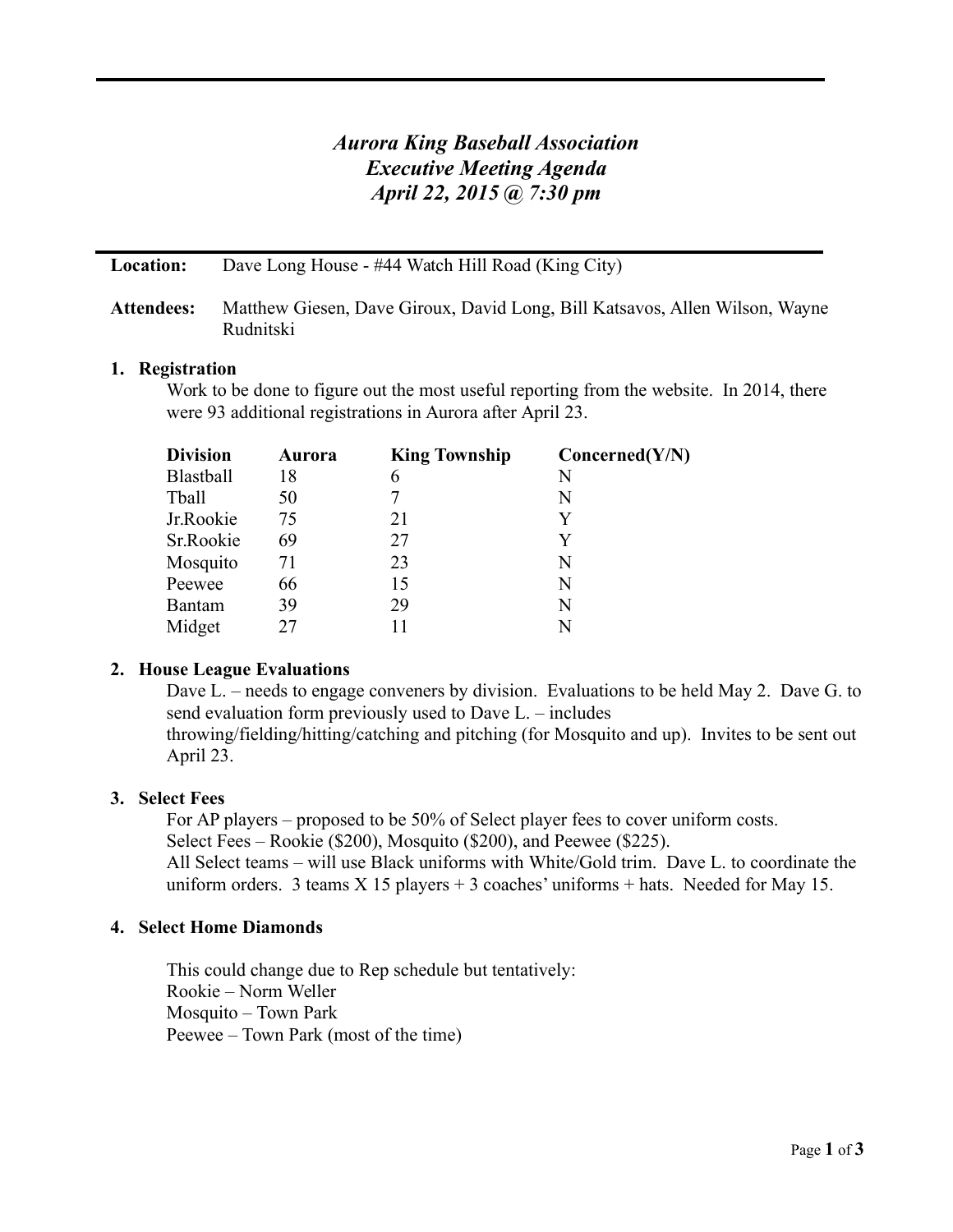# **5. Select Equipment**

Allen to order equipment (includes 2 catchers' outfits per Select team). Allen will follow up if a call up from Rep can play Select – is there a limitation?

# **6. Text Messaging**

Will be available via the website.

# **7. Executive Email Addresses & Admin Rights on Website**

All members of the AKBA Executive have email ids. Let Matt know if there are any problems. All AKBA Executive members will have Admin rights on website – Matt to set up.

#### **8. Website**

Matt wants some history of AMBA and KTBA to build out the AMBA website. Dave L. (KTBA) and Dave G. (AMBA) to provide.

#### **9. Select Tryouts**

One parent has a concern with one of the Select coaches due to history from 4 years ago. Matt to respond to the parents' concerns. Matt to contact Jamie to find out how the players list was derived to invite players to Select tryouts. Ian Mackinnon (Coach/Player Development Director) will send note out to all coaches reminding them of coaching conduct expectations.

#### **10. Committees**

Discussion to be tabled at a future meeting.

#### **11. Wooden Bats**

Dave L. proposed use of wooden bats for Bantam and Midget. It was decided that Bantam must use wood bats starting in 2016.

#### **12. Rules**

Due to timing, the AKBA will use 2014 rules in all divisions. There will be no scoring in Jr.Rookie regular season play again as a continuation of the pilot from last year.

# **13. AKBA Executive Positions**

Jnr. Rookie Convener – vacant Mosquito Convener – vacant Blastball Convener – vacant Registration – being performed by Carol Giroux/Matt/Nancy Carvalho sharing the workload. Lead person is needed.

# **14. Mosquito Player Clinic (Pitching)**

Matt may not have time to run the clinic. Dave L. and Dave G. to see if they can get some dates in late May/early June and can run the clinics.